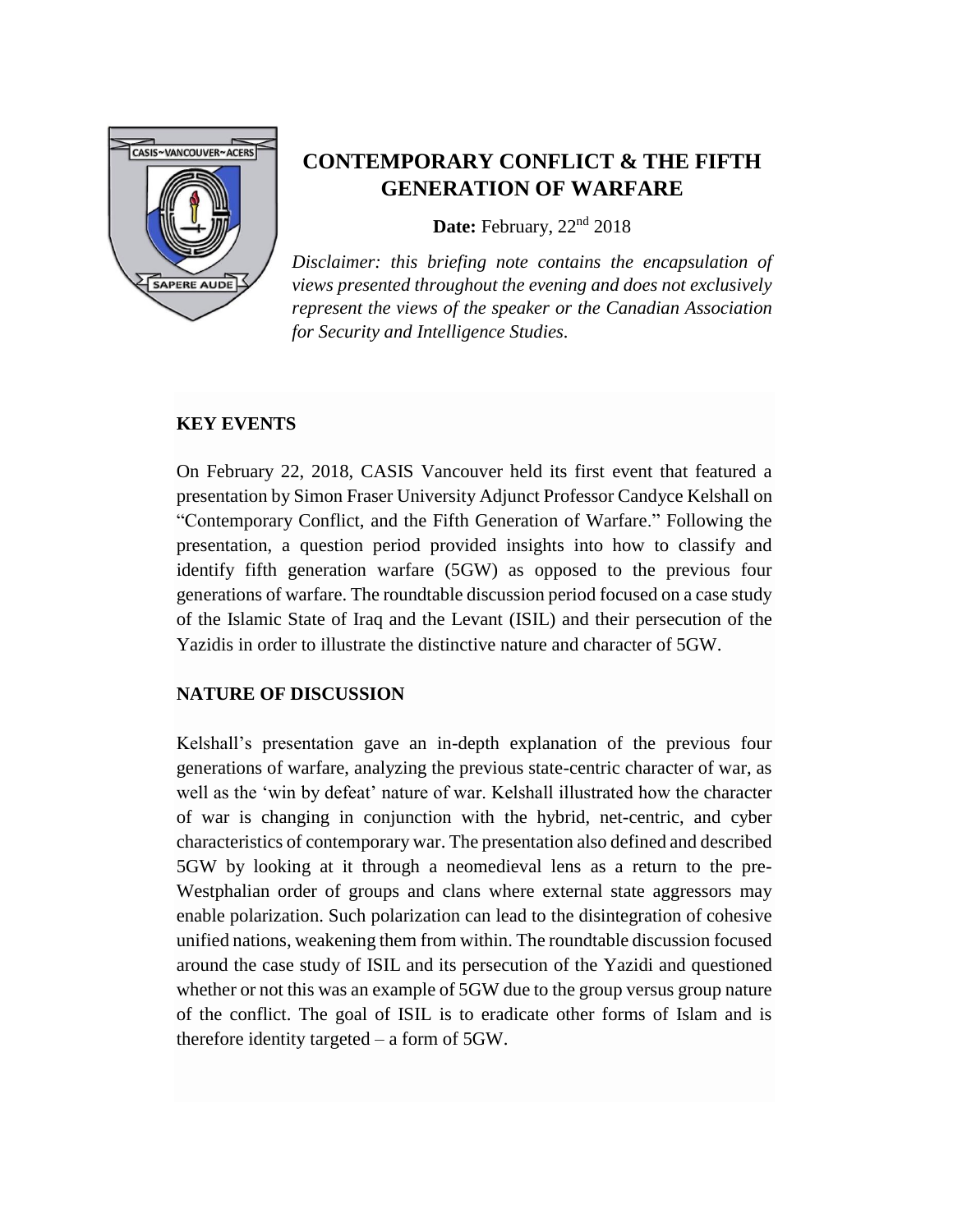## **BACKGROUND**

War is state-centric and is focused on maintaining dominance. When states are at odds, or have disputes with one another, they go to war as an extension of politics by other means. The nature of war is consistent; it is constantly focused on state-based dominance and warfare against enemies of the state and its sovereignty with the aim of defeating those who wish to harm the state. The character of war, although, is constantly changing at a radical pace to match technological advances. An example of this is the Revolution in Military Affairs.

There are four prior generations of warfare: First Generation involves mass manpower. Second Generation is mass firepower that replaced mass manpower where movement became based on advancing lines of firepower. Third Generation involves qualitative maneuver opposed to quantitative fire. Lastly, the Fourth Generation represents insurgency. In Fourth Generation we see global insurgency involving franchises on non-state actors acting in coordinated concert against the state-based system. This entailed psychological warfare and the fighting against the technology of westernized, developed states where groups, such as al-Qaeda, thrived.

5GW involves conflict between identity-based groups, which broadly includes cultural, social, economic conflict. This can be seen as warfare designed to end democracy. It is not aimed at the state, but is focused on the erosion of state institutions, and weakening the bonds that hold states together. 5GW can therefore be used by a state, but equal, represents a move away from the state towards a particular cause empowered by its populations.

### **KEY POINTS OF DISCUSSION AND WEST COAST PERSPECTIVES**

The key points of discussion and west-coast perspectives regarding Kelshall's presentation – how to identify and characterized 5GW – include the following:

- Polarization and disintegration, coupled with growing intra state violence, calls for an answer to the following question: is 5GW an evolution in the character of war or a revolution in the nature of war?
- The first three generations of warfare mirror the evolution of Westphalian order and state versus state conflict.
- Fourth Generation Warfare is an attempt at insurgency.
- How does a state protect itself from its own populations?
- Transnational nature of a "cause" asks us to look beyond the "state" for understanding.

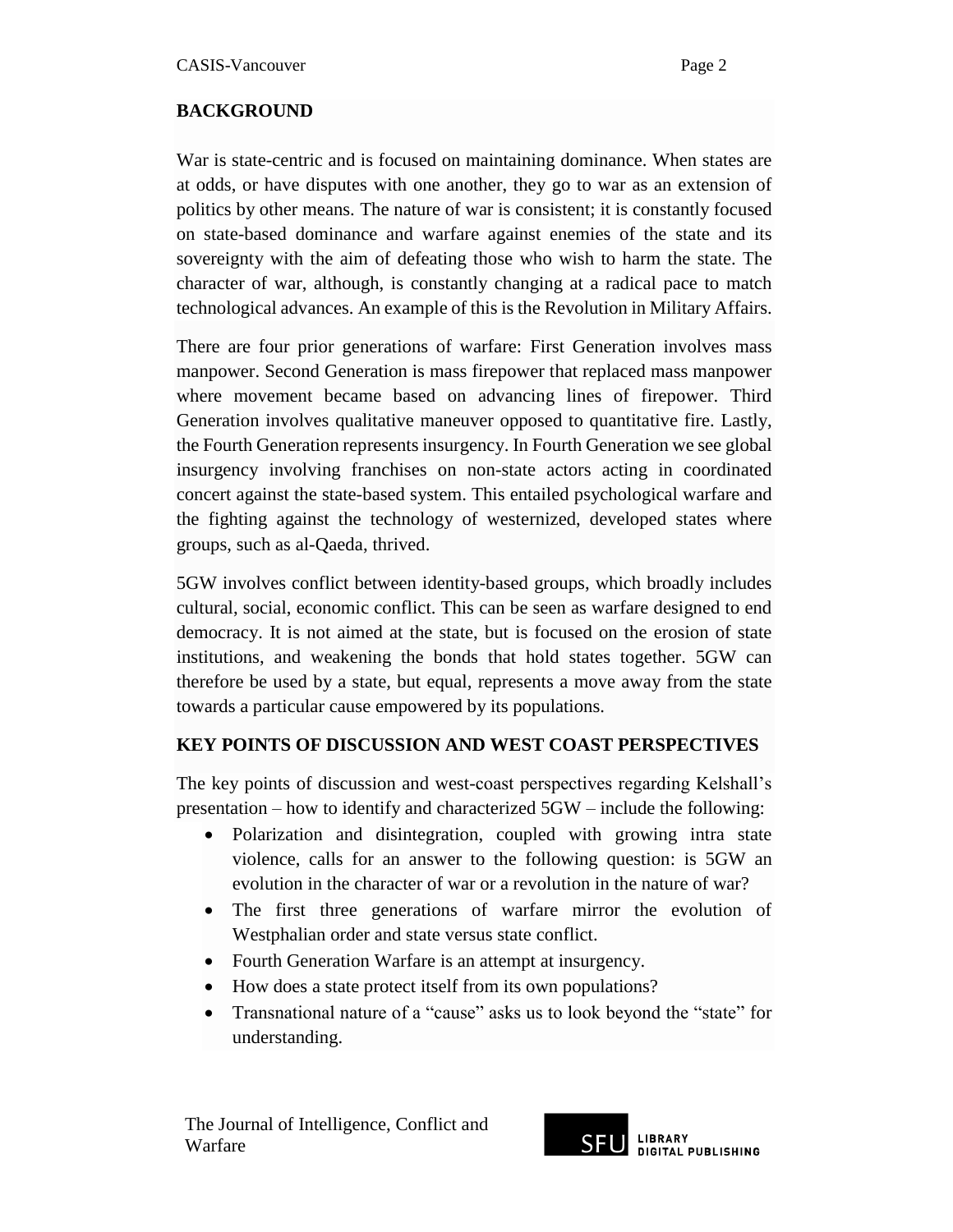- Conflict is intra-group based and therefore can be considered population centric.
- Individuals engaged in 5GW now show greater allegiance to a cause then to a state identity
- A reversal of nationalism could therefore, be argued to be occurring.
- Criminal syndicates are now replacing the state, and when the state fails to protect or provide for its populations, these groups step in.
- Arguably, non-state actors such as ISIL, Somali Pirates, MS13, narcogangs, etc., are replacing the state, and receiving greater allegiance from vulnerable populations.
- The biggest distinction between 4GW and 5GW is a lack of focus on attacking the state, as 5GW is mainly group versus group conflict.

The key points of discussion and west-coast perspectives regarding the roundtable discussion – focused on the case study of the genocide of the Yazidi – include the following:

- ISIL is big on theatrics employing violent acts; and its persecution of other groups is not restricted to the Yazidi people. ISIL defines opposing groups as containing either pro- or anti-Islamic State elements. This includes the Islamic population of the world who practice Islam differently from their radical interpretation of true Islam.
- A primary goal of ISIL is to eradicate other forms of Islam. Communities targeted, therefore, are not necessarily ethnic communities, which displays 5GW traits.
- ISIL has widely disseminated material on its atrocities against the Yazidi through prolific media campaigns. Arguably, these media campaigns are to provoke a response from the international community, and possibly be used as a recruitment tool.
- ISIL employs the elements of net-centricity in order to be effective.
- Lone wolf actors may include ethnic members of 5GW groups, or others who wish to identify with a particular ideological movement; such actors are transnational in nature.
- Recurring questions regarding lone wolf attacks include: what are the objective of lone wolf attacks? Are lone wolf actors more dangerous than a group? One response is that in 78-88% of lone wolf attacks, at least three family members or close friends notice something different about the actor in question. However, these concerns are never communicated upwards to police or other security services.